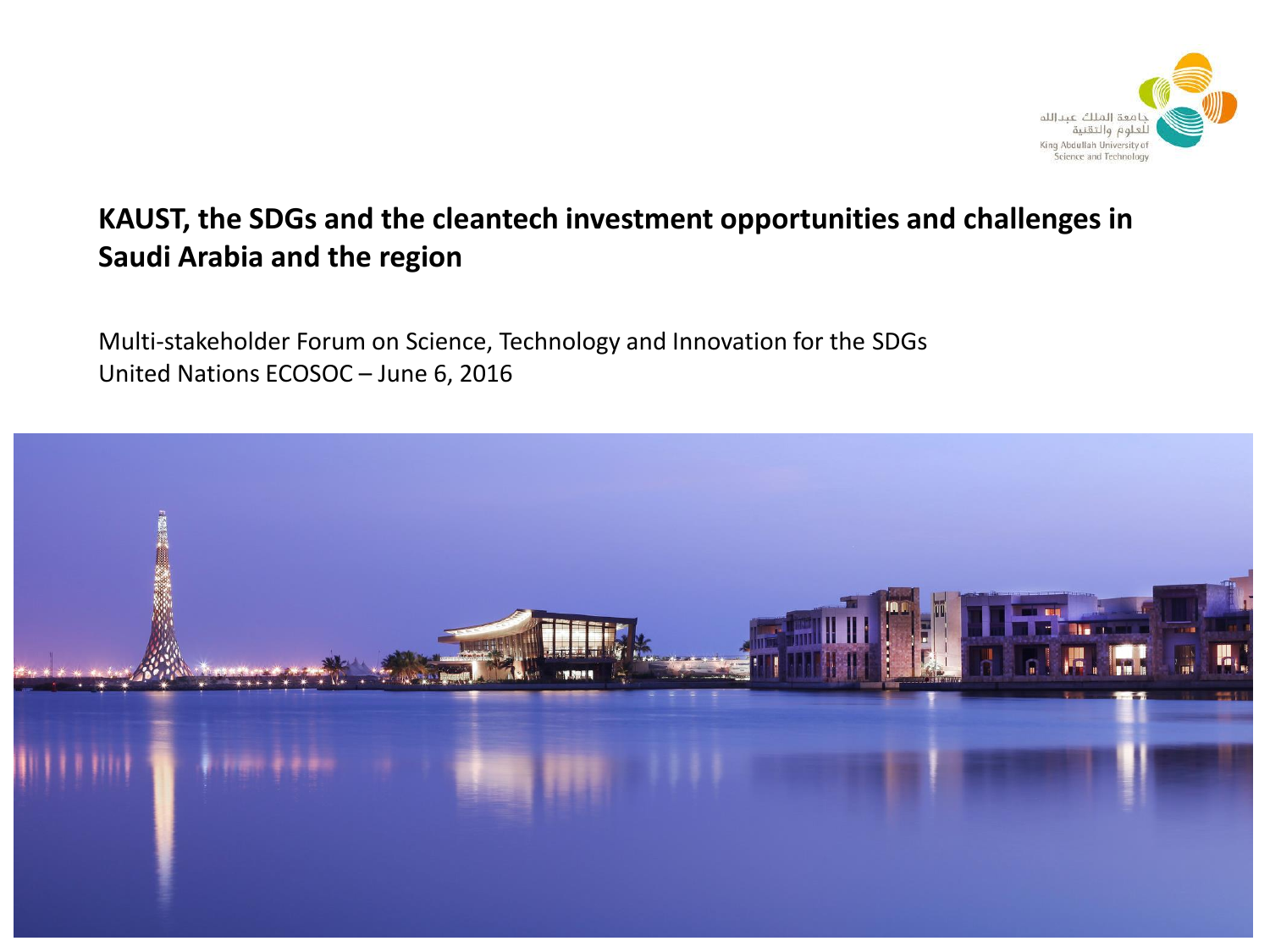# **KAUST is pursuing goal-oriented research addressing four generational themes…**











**Advanced Membranes and Porous Materials Catalysis Catalysis Clean Combustion Desert Agriculture** 



**Red Sea**



www.kaust.edu.sa

**Catalysis**



**Solar and Photovoltaics Engineering**





**Water Desalination and Reuse**





**Upstream Petroleum Engineering**

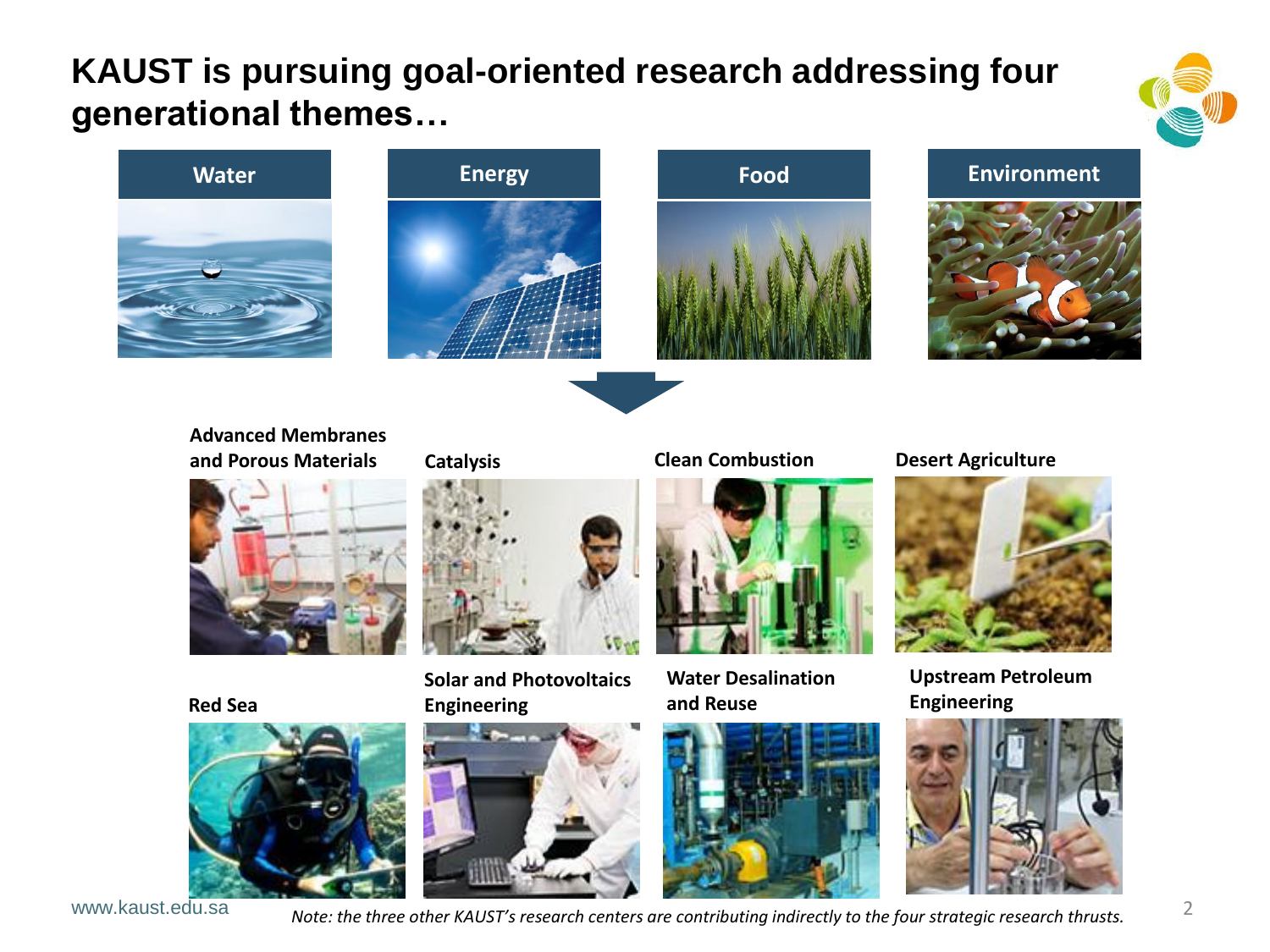### **… that have a direct impact on few of the key Sustainable Development Goals**





www.kausu.<del>c</del>uu.sa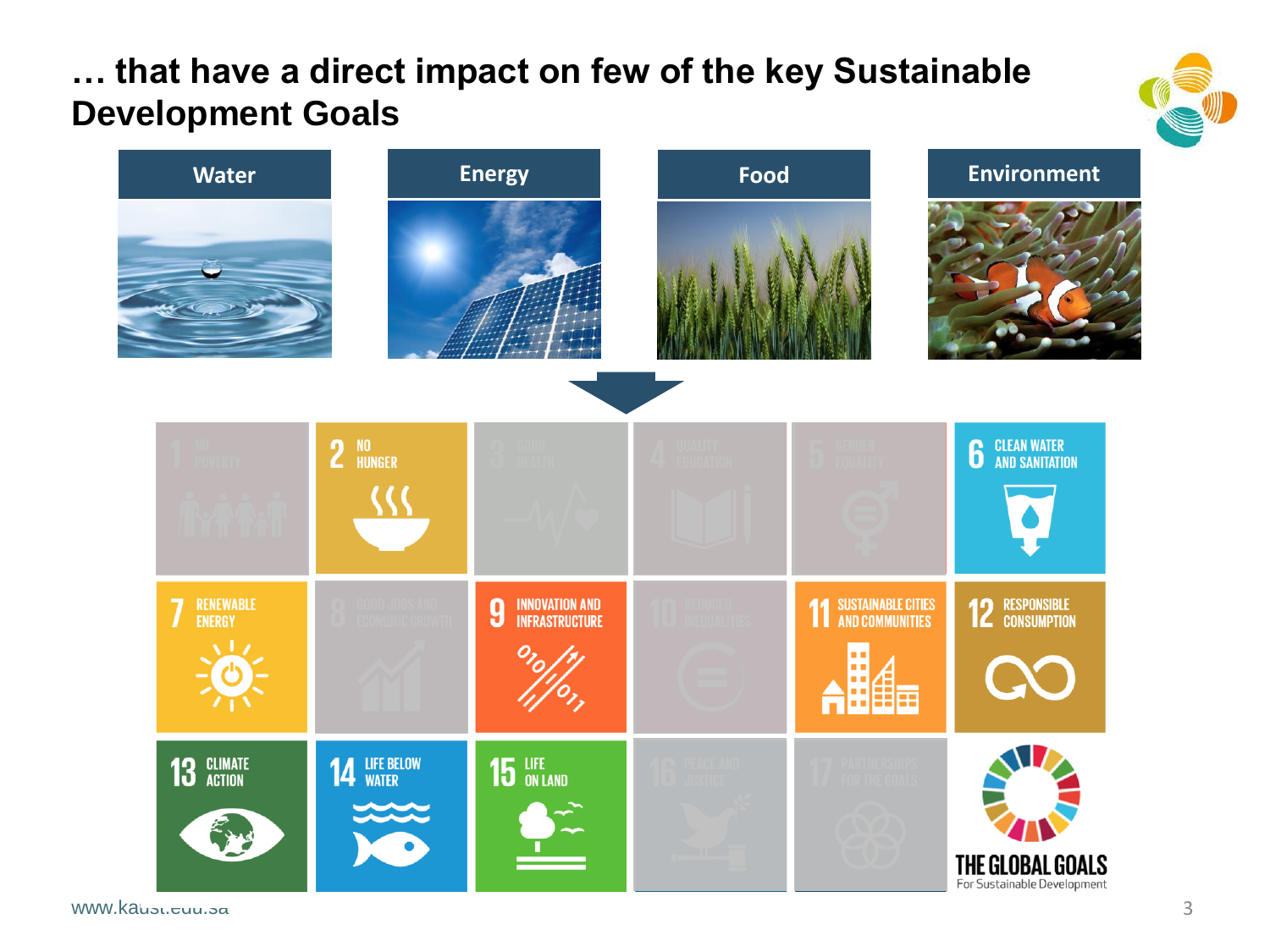# **After the recent VC frenzy (from 2006 to 2011), cleantech is today a sector neglected by investors**





- Total volume of investments is stagnant (50% of 2011 peak).
- Cleantech investments represent today just around 3% of total VC investments (down from 16% in 2011).
	- Only few cleantech companies are going public and are acquisition targets.
	- A large number of bankruptcies, especially in solar, and the capital intensive nature of the sector have kept investors away.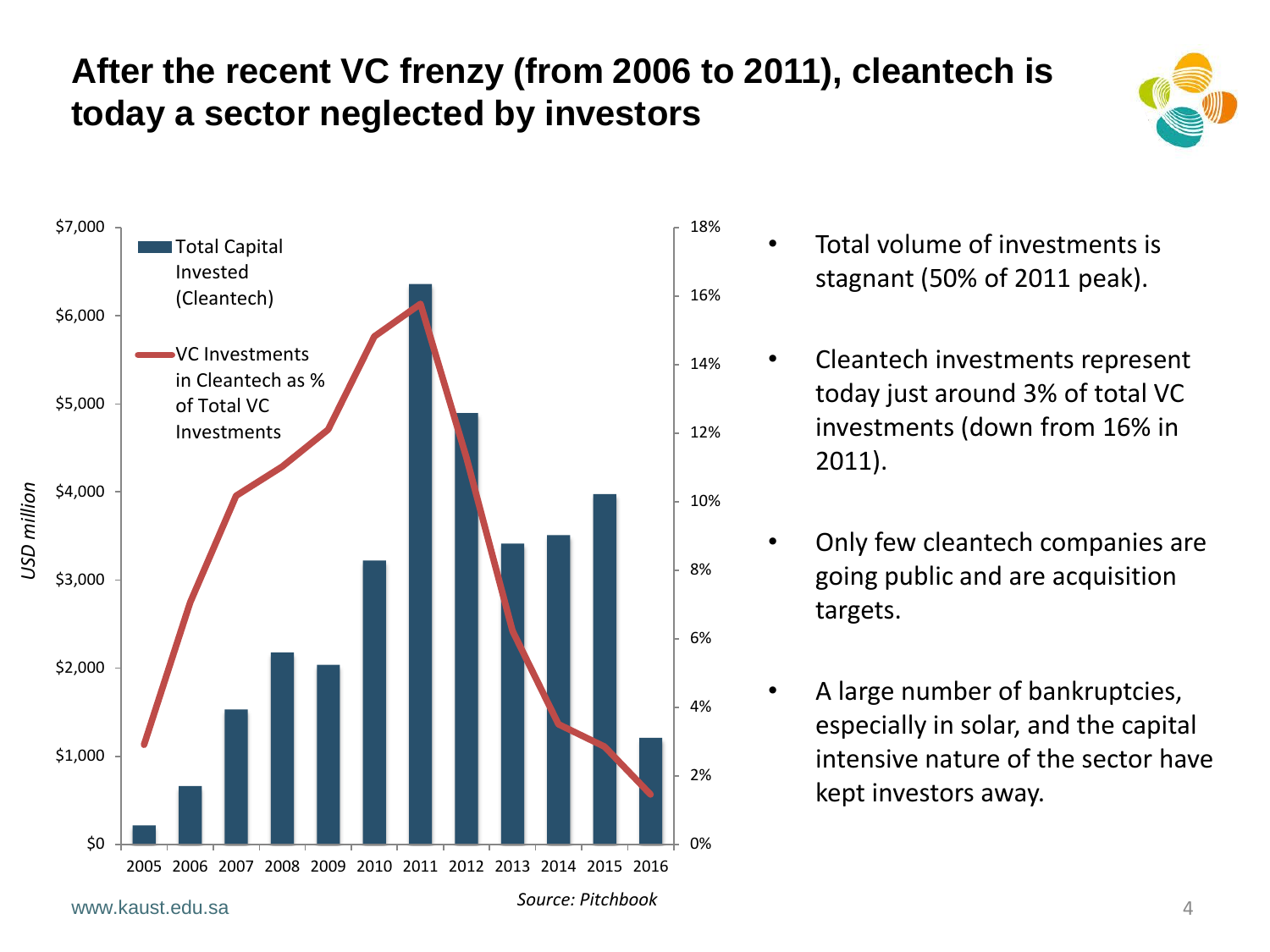**Solar in the GCC region looks like a no-brainer: perfect environmental conditions, increasing domestic demand, competitive cost**





**Saudi Arabia could conceivably become one of the heaviest users of solar energy in the world.**

- Solar irradiation is double than in Europe (2,400 kWh/m2/year).
- Solar plants are not competing with agriculture, industry or urbanization (2.3 million sq. km of desert and only 0.1% of its surface is needed to cover 100% of future demand).
- In the KSA, peak power demand is estimated to triple in the next 20 years, from 40 GW to 120 GW. If the trend continues without a replacement of fossil fuel in power generation, the Kingdom will become net importer of oil.
- "Saudi Vision 2030" plan has set an initial deployment target of 9.5 GW of solar and other renewable energy sources by 2023. Qatar has set a similar 20% target of renewables share by 2030.
- K.A.CARE had previously set a 41 GW installed solar capacity target for 2032.
- The cost per kWh of solar plants in the region is beating world records
- **KAUST Innovation Fund is investing in alternatives to c-Si solar cells, PV panels dust mitigation, solar thermal desalination.**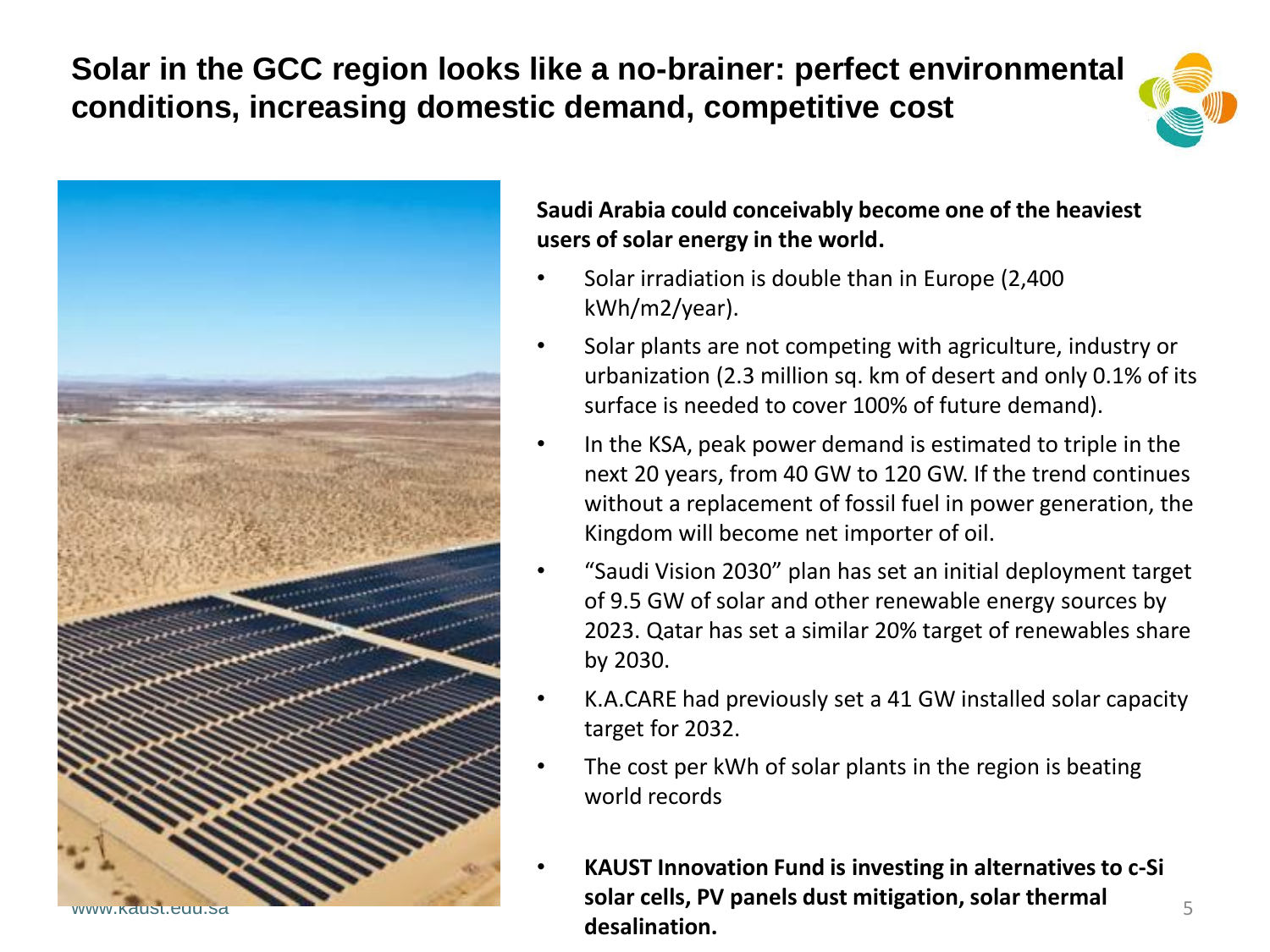# **The Saudi and regional water desalination industry needs cheaper desal technologies**





**Saudi Arabia is the world's largest producer of desalinated water, which production is absorbing a huge amount of fossil fuels.**

- 3<sup>rd</sup> highest per capita water consumption, behind the US and Canada.
- ME alone accounts for about 38% of global desalination capacity, with the KSA being the world's largest producer of desalinated water.
- Saudi population that has quadrupled in the last 40 years and internal water demand is growing at an accelerated rate.
- The KSA is burning more than 25% of crude oil production for domestic energy needs (2.8 million barrels/day), which includes 1.5 million barrels/day to power desalination plants.
- The use of crude at a subsidized price of US\$4/barrel for power production, generates losses of around US\$46/barrel, i.e. an opportunity cost of US\$25b/year.
- 6 • **KAUST Innovation Fund is investing in new membrane technology, membrane fouling monitoring and prevention, low cost alternative to thermal desal.**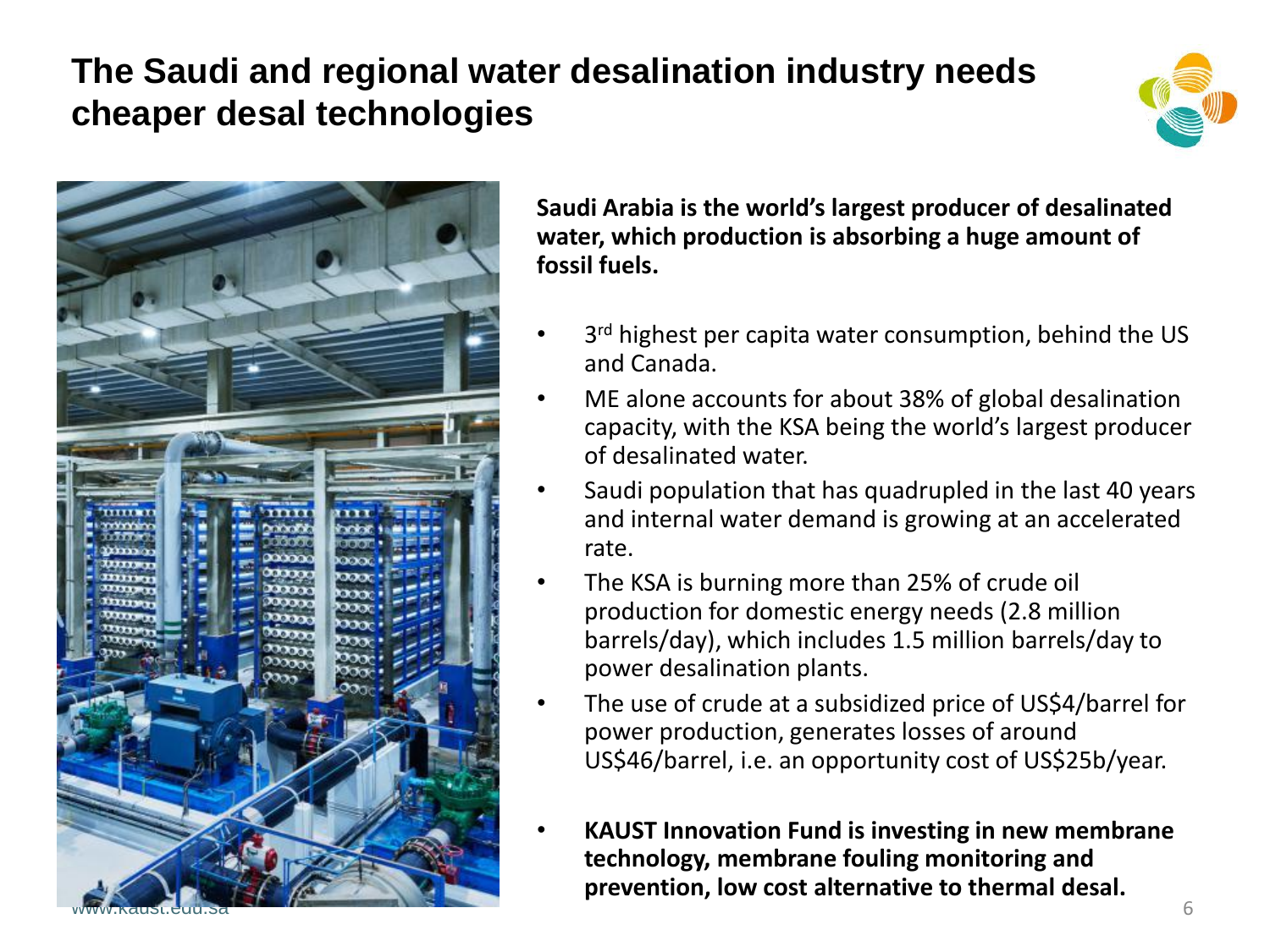**Sustainable technologies are no more about decency or philanthropy, they are now behind successful and profitable businesses**





#### **M-Kopa in Kenya.**

- A power system at \$200: a solar panel, two LED bulbs, an LED flashlight, a rechargeable radio, and adaptors for charging a phone.
- The client pays \$35 upfront and the rest through a loan (daily payment of 45¢ for a year).
- An average off-grid household in Kenya spends about 75¢ a day to buy kerosene to fuel lamps.
- Connected more than 330,000 homes and 500 new systems sold/day.



#### **Sheikh Maktoum Solar Park Phase III in the UAE.**

- The largest solar park in the world demonstrating that largescale solar power can now regularly beat fossil-fuel power plants on cost.
- In May 2016, a new world record for the cost of solar power was set with DEWA receiving bids for the 800 MW solar park as low as US2.99 cents/kWh.